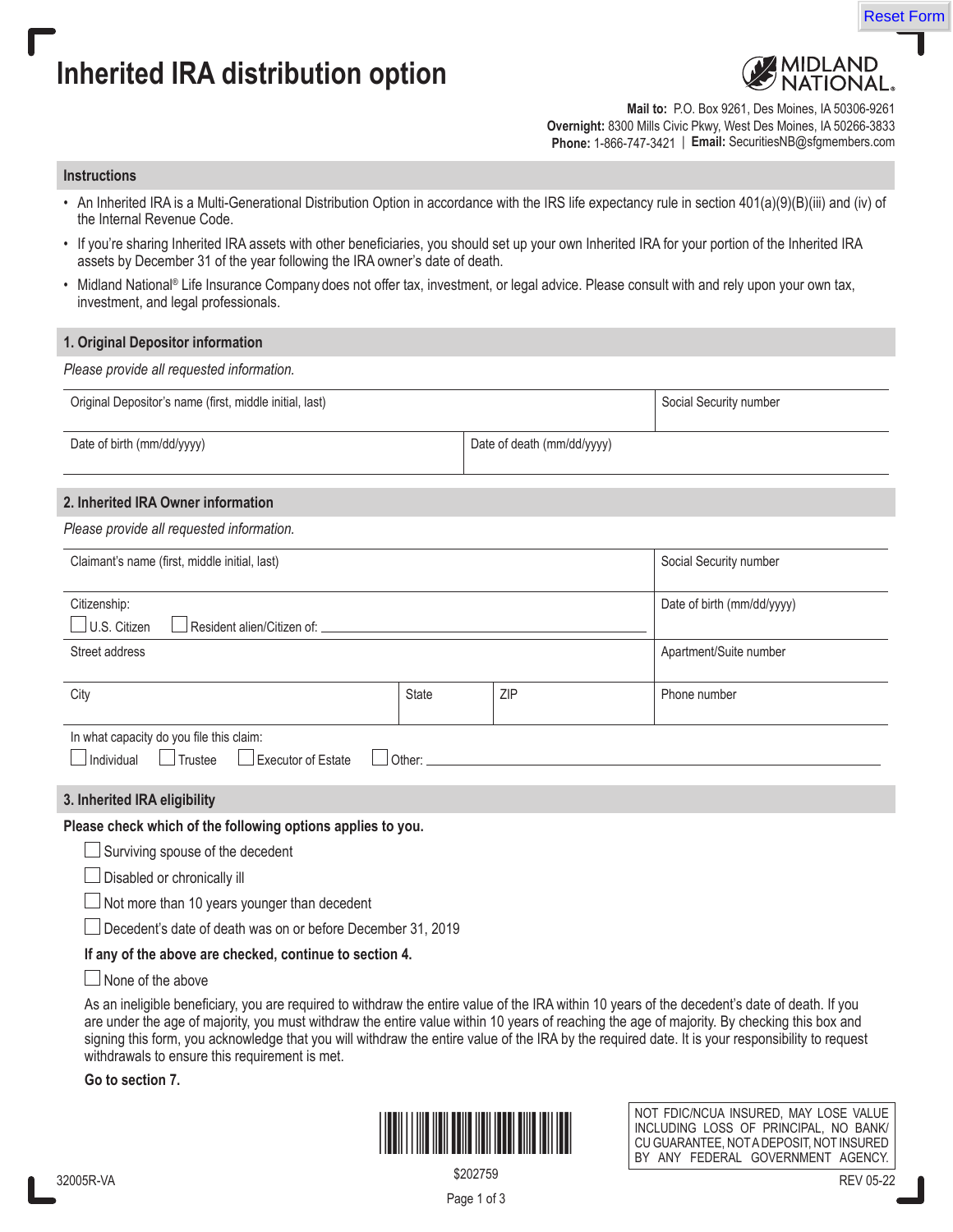| 4. Disbursement information                                                                                                                                                                                                                                                                                                                                                        |                |  |  |
|------------------------------------------------------------------------------------------------------------------------------------------------------------------------------------------------------------------------------------------------------------------------------------------------------------------------------------------------------------------------------------|----------------|--|--|
| Please check one of the following options. If multiple options are selected, it will result in a delay in processing your request.                                                                                                                                                                                                                                                 |                |  |  |
| $\Box$ Option 1. I choose to waive my distribution as I will satisfy this requirement with my inherited IRA at another company.<br>(By selecting this option, you may bypass the Method of Distribution and Election of Withholding sections of this form.)                                                                                                                        |                |  |  |
| Option 2. I am a Designated Beneficiary of the original IRA or qualified retirement plan (QRP). Please begin payments based on:<br>$\Box$ Single life expectancy (age 18+)                                                                                                                                                                                                         |                |  |  |
| Option 3. I am a Successor Beneficiary. Please:<br>$\Box$ Defer my distribution. I will initiate the withdrawal request(s) at a later date. (Continue to section 7 of this form.)<br>Begin systematic withdrawals as instructed below:<br>Start payments on <sup>1</sup> (mm/dd/yyyy): ____________________________<br>Payment amount: \$                                          |                |  |  |
| If Options 2 or 3 was selected, please check one of the payment frequency options below:<br>$\Box$ Monthly $\Box$ Quarterly<br>$\Box$ Semi-annually $\Box$ Annually<br><b>Payment frequency:</b><br><sup>1</sup> Please select a day of the month between the 1st and the 28th. If the date is not complete or an invalid date is chosen, the form will be considered "Not in good |                |  |  |
| order." If the elected start date has already passed, the first systematic withdrawal will be processed immediately, and the next systematic withdrawal will be<br>processed one modal frequency from the elected start date. If the elected date is not a business day, the systematic withdrawal will be processed on the next<br>available business day.                        |                |  |  |
| 5. Method of disbursement                                                                                                                                                                                                                                                                                                                                                          |                |  |  |
| Please check one of the following options. If no election is indicated, a check will be mailed to you.                                                                                                                                                                                                                                                                             |                |  |  |
| □ I would like this distribution to be paid to me by check and sent to the mailing address listed in section 2 of this form.                                                                                                                                                                                                                                                       |                |  |  |
| I would like this distribution to be sent via Automated Clearing House (ACH) to the bank account indicated below. I understand the proceeds<br>will arrive at my bank account in approximately three to five business days. I authorize Midland National and the financial institution listed<br>below to automatically deposit distributions into my:                             |                |  |  |
| <b>Checking</b><br><b>Savings</b>                                                                                                                                                                                                                                                                                                                                                  |                |  |  |
| Name on Account (first, middle initial, last)                                                                                                                                                                                                                                                                                                                                      |                |  |  |
| Financial Institution's name                                                                                                                                                                                                                                                                                                                                                       |                |  |  |
| Routing number (ABA#)                                                                                                                                                                                                                                                                                                                                                              | Account number |  |  |

**Include a preprinted, voided check, or letter from the bank on their letterhead, to ensure accurate account information for the Automated Clearing House (ACH) debit. Note:** Checks must be preprinted with your name and address. We cannot accept starter or counter checks.